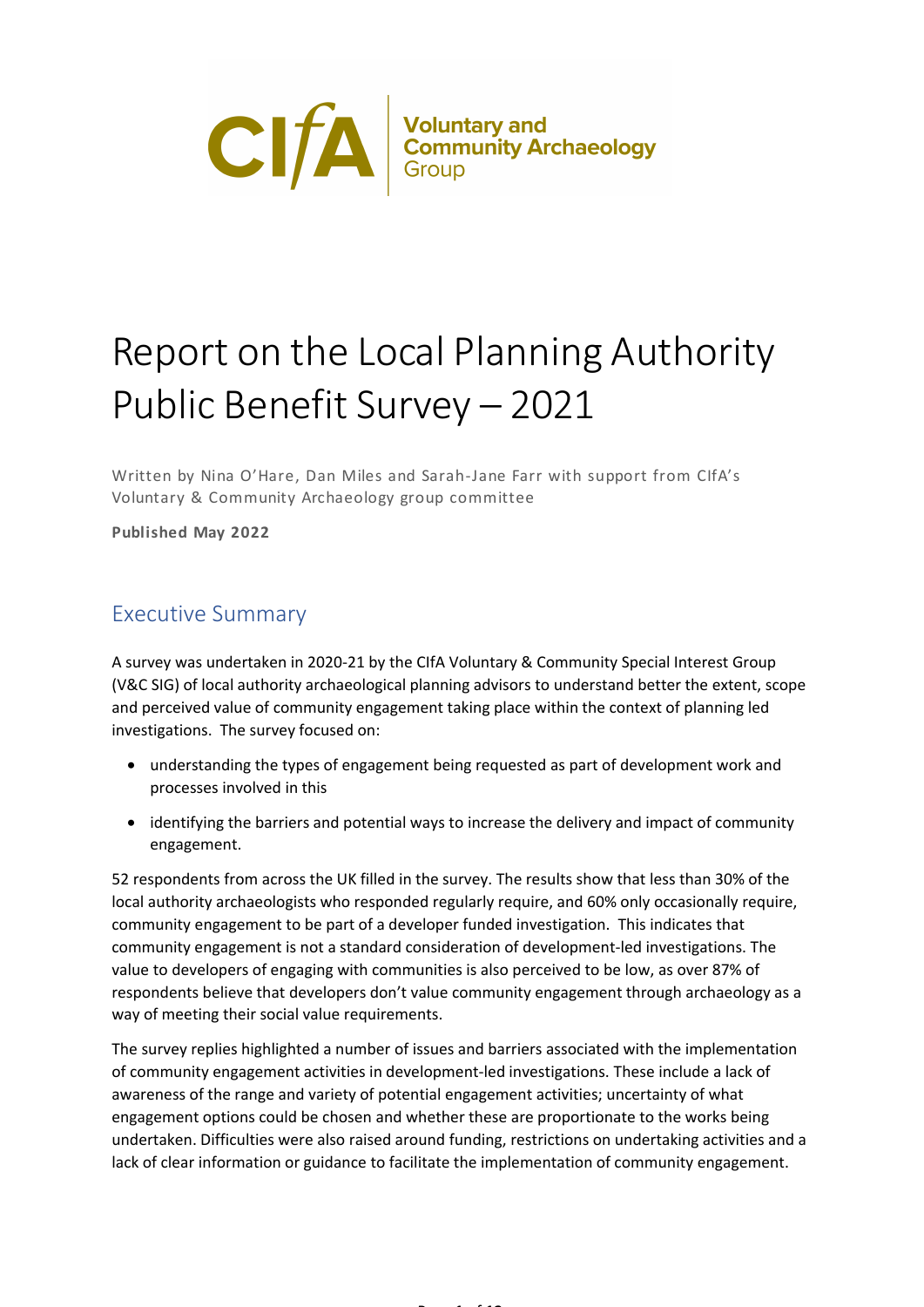# 1 Intro

This survey sought the views of local planning authority archaeological advisors on community engagement and public benefit in development-led archaeology, with a particular focus on evaluations and smaller excavations – typical projects as opposed to the exceptional (large scale development and infrastructure).

There were various reasons for undertaking the survey. CIfA's Voluntary & Community Special Interest Group's (V&C SIG) committee had received enquiries from local authority planning archaeologists asking about guidance to support decision making around community engagement as part of development-led projects and the type and extent of these activities. The survey also contributes to the SIG's aims by identifying needs and ways to support the promotion and delivery of community engagement within archaeology, including those within the planning system<sup>1</sup>.

The survey was created by the V&C SIG in collaboration with Dr Sadie Watson and Kate Faccia of the UKRI funded study '*Measuring, maximising and transforming public benefit from UK Government infrastructure investment in archaeology'<sup>2</sup>* . The online survey was managed and distributed by CIfA and was supported and sent out to its members by ALGAO UK $3$ . The survey was promoted to all local authority archaeologists, not just members of ALGAO, through various social media channels. The survey was live throughout December 2020 and January 2021.

The survey was completed by a total of 52 respondents. Whilst the majority are based in England, Scotland and Wales are relatively well represented too given that most planning archaeologists advise multiple local authorities. No responses were received from Northern Ireland.

| No. of respondents        | 52 |
|---------------------------|----|
| (total) No. from England  | 40 |
| No. from Wales            | 3  |
| No. from Scotland         | 5  |
| No. from Northern Ireland | O  |
| Unknown                   |    |

The results of the survey will contribute to the development of new resources being planned by CIfA to support public benefit and archaeology. It will also contribute to the ongoing UKRI project and hopefully inform other relevant organisations as to how their support in this area may best be focused.

<sup>&</sup>lt;sup>1</sup> CIfA Voluntary and Community Special Interest Group,<https://www.archaeologists.net/groups/voluntary>

<sup>&</sup>lt;sup>2</sup> Museum of London, [https://www.mola.org.uk/archaeology-and-public-benefit-ukri-future-leaders](https://www.mola.org.uk/archaeology-and-public-benefit-ukri-future-leaders-fellowship)[fellowship](https://www.mola.org.uk/archaeology-and-public-benefit-ukri-future-leaders-fellowship)

<sup>3</sup> Association of Local Government Archaeological Officers,<https://www.algao.org.uk/>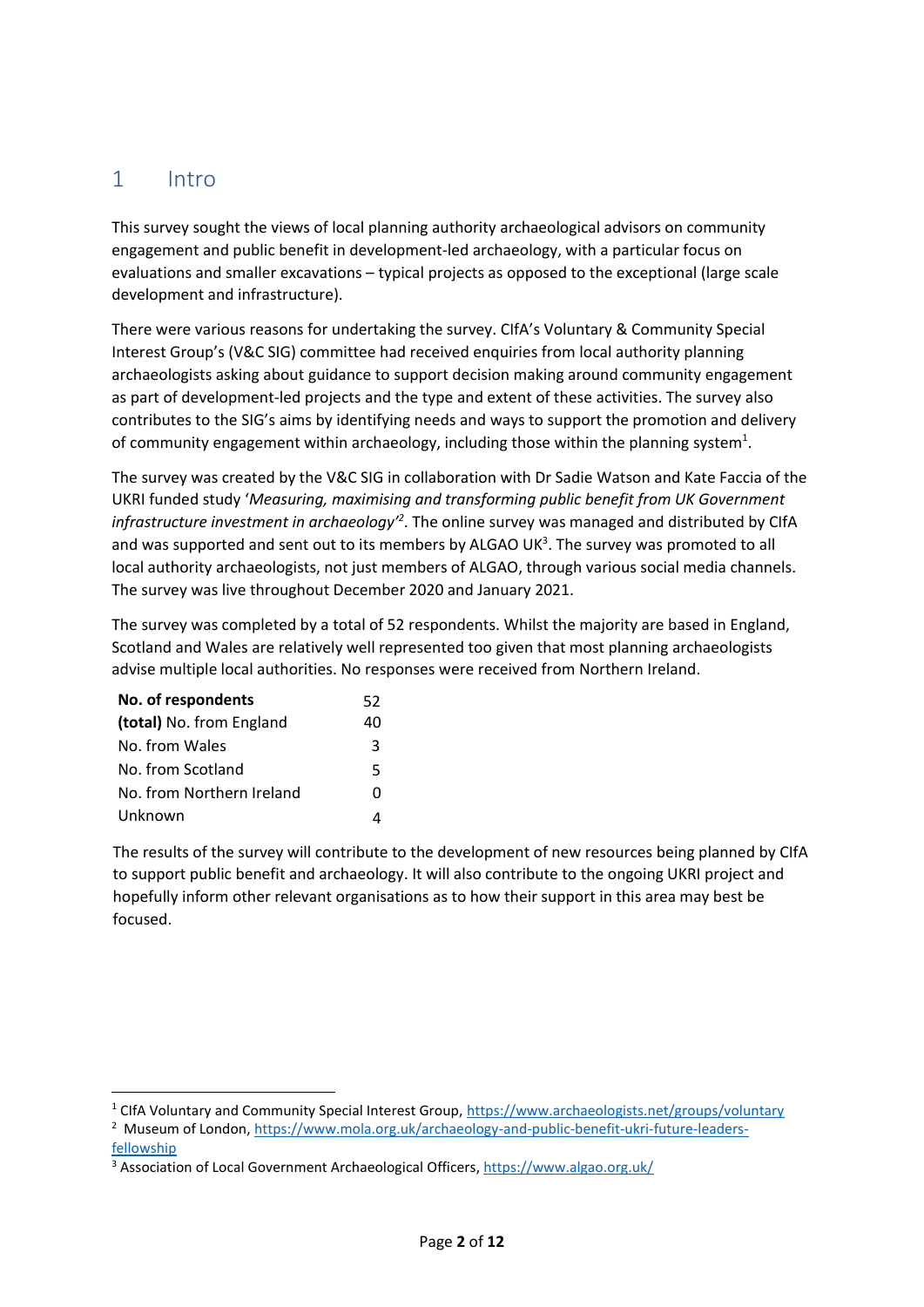# 2 Results

The results of the survey have been broken down into different sections relating to the questions asked with a short commentary of both the quantitative and qualitative (when provided) answers.

## 2.1 Impact of community engagement

Question 1: In your opinion, what would be the ideal impact from community engagement work in developer-led archaeology?

The majority of responses on the ideal impact from community engagement focus on increased knowledge, awareness, interest and value of heritage by communities. Several answers also spoke about raising the profile and increasing public understanding of the profession, alongside greater protection for heritage assets within the planning process. It is notable that, besides knowledge, few of the benefits communities can experience from engaging with archaeology – wellbeing or enhanced sense of place – are mentioned more than a handful of times. In general, responses portray a relatively top-down, one-way view of community engagement.

However, several answers do allude to more collaborative methods of community engagement:

*"That existing communities feel involved in decision-making and are made aware of the results of investigations in their local area"* 

*"An increased opportunity for public involvement in that branch of archaeology currently carrying out the majority of archaeological work in the country"*

*"a sense of ownership."*

# 2.2 Valuing community engagement

Question 2: Do you feel that developers value archaeology-based engagement as a way of meeting their social value requirements?

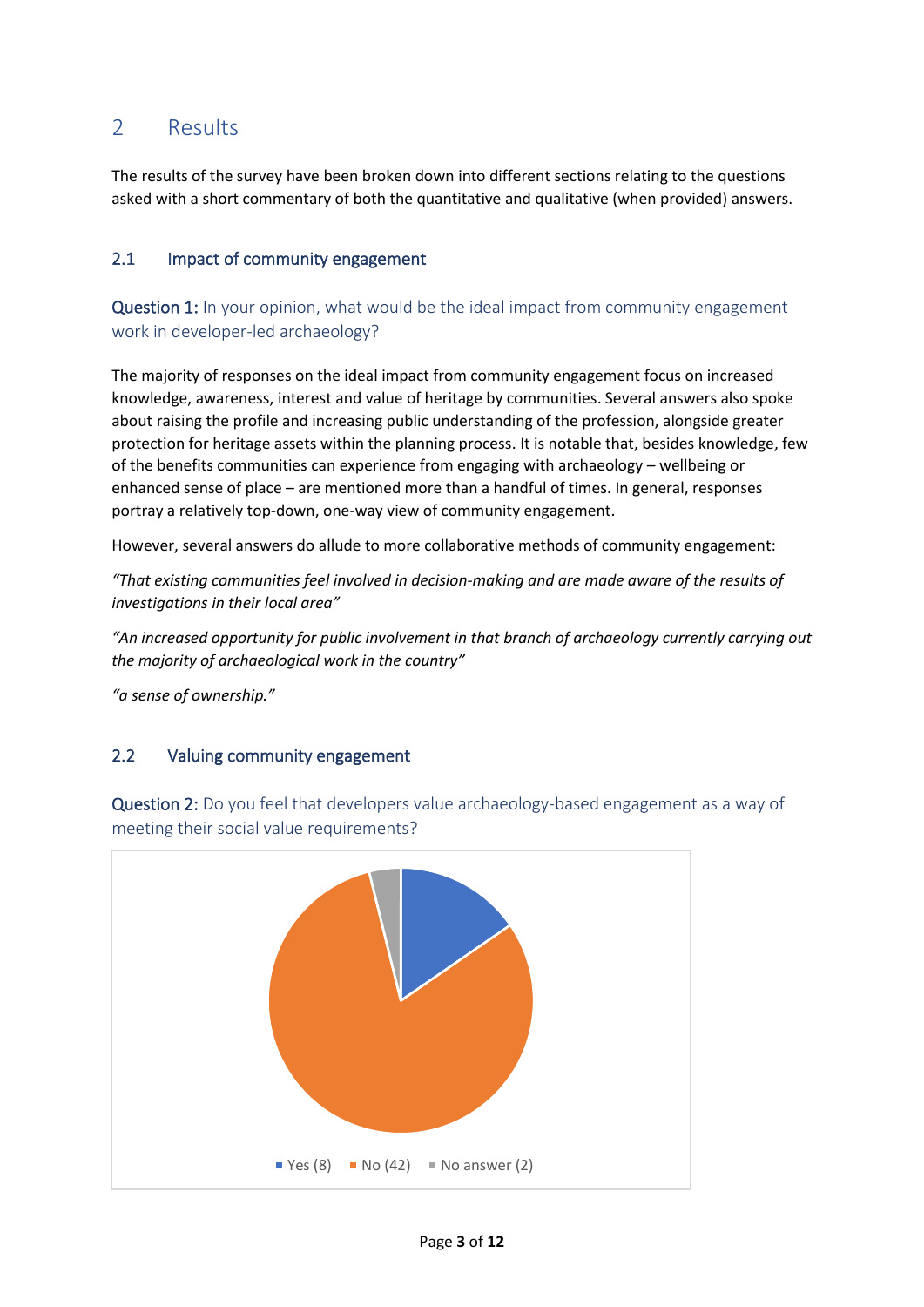Responses are overwhelmingly negative with over 87% of the respondents replying that they don't think developers value community engagement through archaeology as a way of meeting their social value requirements.

Explanations for this emphasise the view that many developers see archaeology as a hindrance, with community engagement adding extra unwanted costs and delays to projects that are already an inconvenience. There are a mix of differing views about whether developers consider or place much consideration on social value at all, regardless of how it is delivered.

Other common points raised include:

- Safety issues
- A lack of enforceability
- Limited understanding amongst developers about the value of archaeology or how archaeological process operates
- Problems stemming from archaeology not being involved in the early stages of a development project
- Fear of local opposition to development as a result of archaeological engagement

Conversely, several answers highlight that some developers do recognise the positive PR potential of archaeology:

*"Quarry companies seem to be quite engaged and see it as a way of promoting their positive impacts, others not so much."*

*"Generally, even very modest 'public engagement' in a very simple form, is often appreciated by developers as contributing to the social value of their development."*

*"Some see it as good PR and others see it simply as yet another cost burden"*

This question didn't ask about where the responsibility for the current situation lies. However, one comment strongly advocates for the archaeological profession being to blame:

*"I do not blame developers for this, I blame ourselves as archaeologists for not bringing it to their attention. It seems to be based on deep seated fears by units, consultants and probably also curators that we shouldn't do anything to upset the developer, and that we are grateful that they are funding anything at all. But 30 years on from PPG16 I really do think if we don't change tack to be less apologetic about developers paying for archaeology and more assertive about what benefits we can bring to their development and remind everyone why we are doing any of this."*

It may also be possible that we, as a profession, are not aware of or sufficiently understand developers' obligations for delivering 'social value requirements'. This whole topic of social value is something that needs to be explored further and promoted to the profession through CIfA.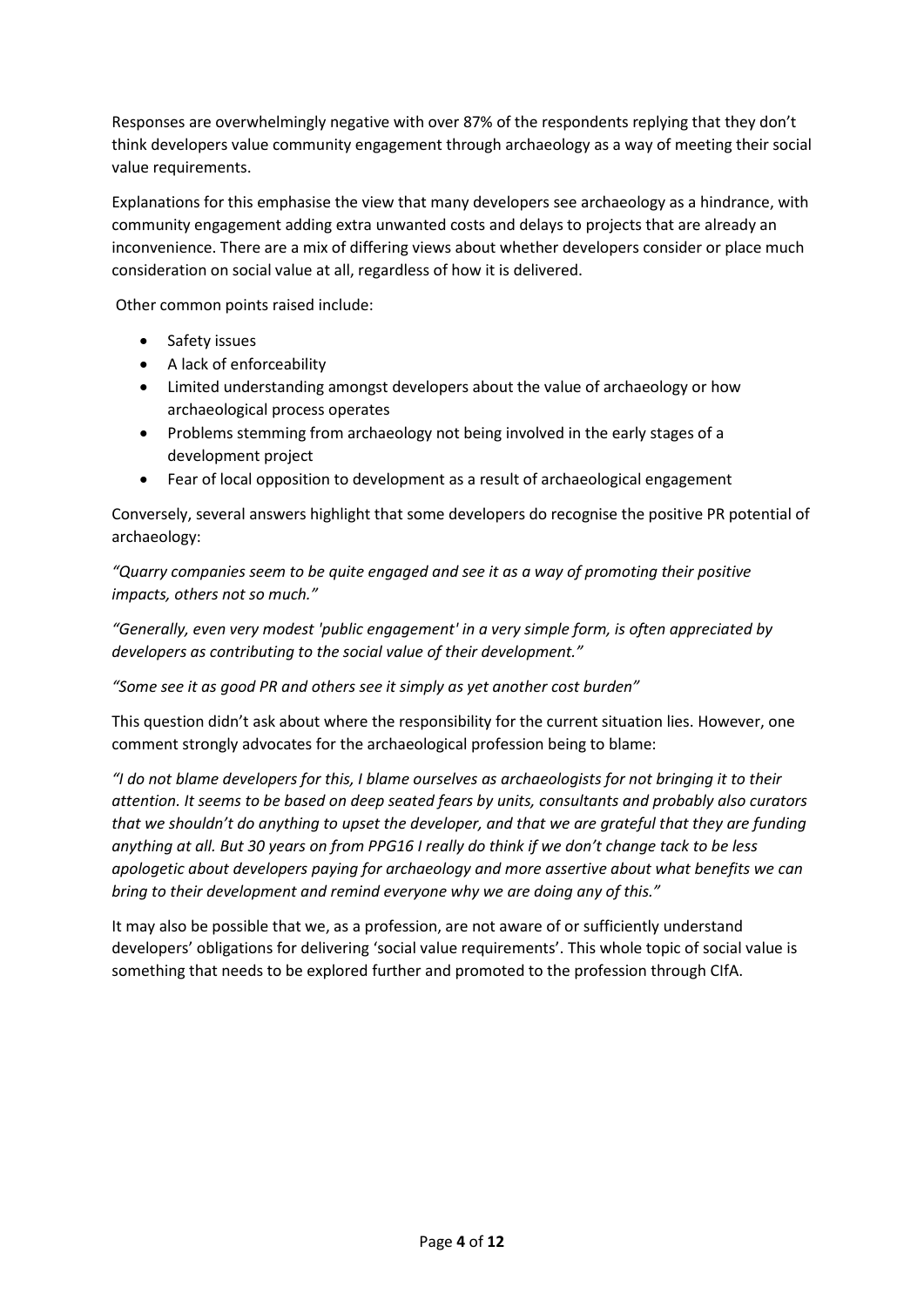# 2.3 How can we facilitate community engagement into projects

Question 3: What resources or information would make it easier to incorporate community engagement into developer funded projects?



The most popular resource to support incorporating community engagement into projects was Standards and Guidance, followed closely by case studies and advocacy resources.

Other suggestions include:

- Legislation
- Guidance on Health & Safety for public events
- Guidance for LPAs, increased funding (and staff capacity) for LPAs
- More community archaeologists/ archaeologists with community engagement skills within commercial units.

It is clear from this question that the sector would really value resources to support how they can incorporate community engagement into developer funded projects.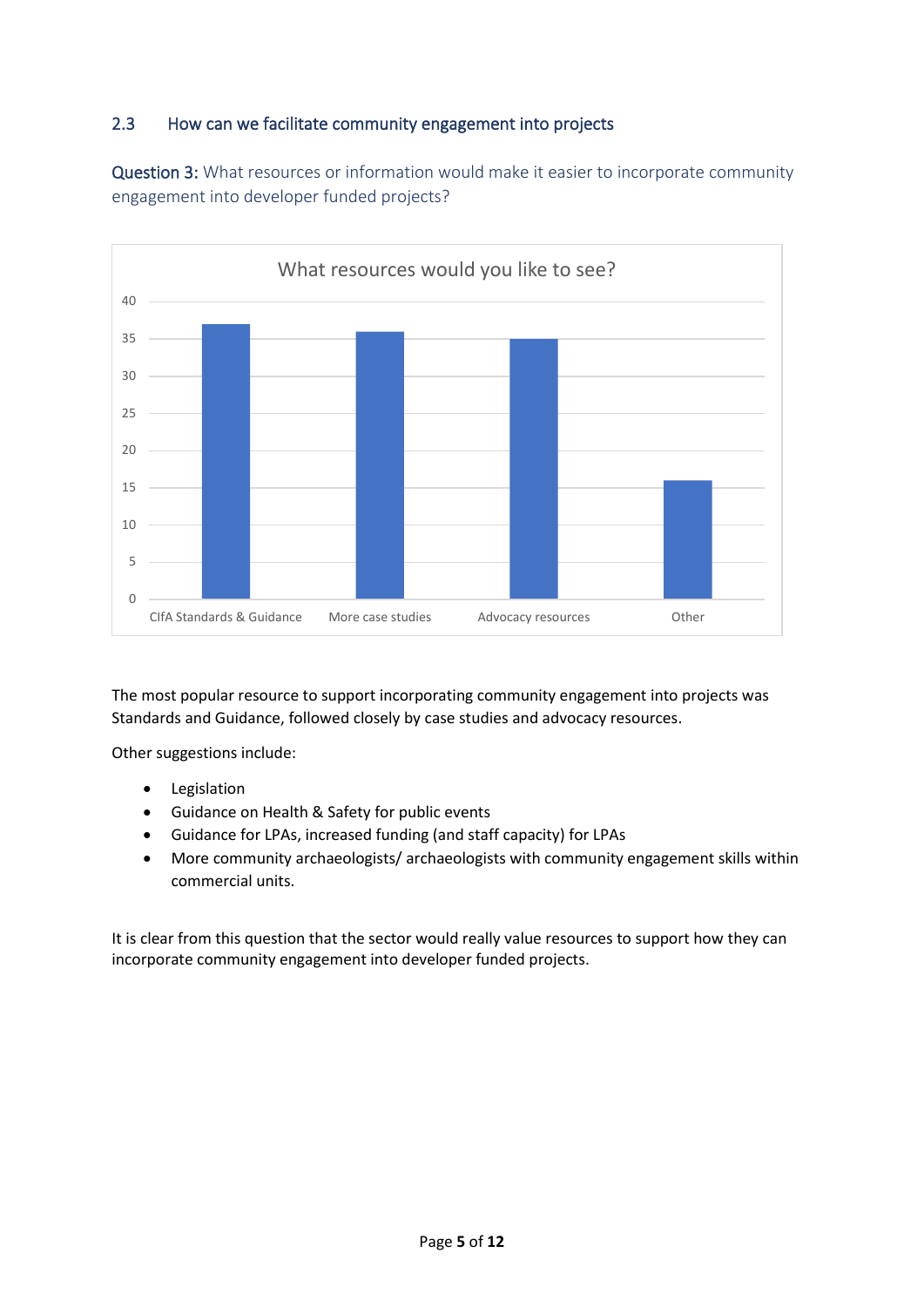# 2.4 Requirement of community engagement

Question 4: Do you ever require community engagement to form part of WSIs [Written Scheme of Investigation] for developer funded archaeological investigations?



The results of this question are telling with less than 30% of local authority archaeologists regularly requiring, and 60% only occasionally requiring community engagement to be part of a developer funded investigation. This question does not allude to the types of community engagement or on the reasons why it is not happening (see other questions), but it does clearly show that community engagement is not a standard consideration of these investigations.

## 2.5 Examples of successful community engagement approaches

Question 5: Can you describe any approaches that you have found to be more successful than others in implementing this? If you haven't required it, please describe any ways you can think of that might be best to achieve this.

This question provided the opportunity for respondents to provide examples of ways to successfully implement community engagement in investigations. A common theme of the 41 responses received is being able to persuade the developer – a *"carrot not stick"* approach. This is through case studies, the opportunity for positive publicity and that a sense of place can form part of a developer's sales package.

The current and potential role of the planning system was also emphasised by several responses. For example, one response states that *"By condition works best - wording in the WSI is okay but less solid".* However, another respondent feels that standards are needed in order for the planning system to become a more successful route to implementing community engagement: *"I don't see any way at present to force a developer to do any particular type of engagement as there are no standards or rules to point to either by Government or by CIfA".*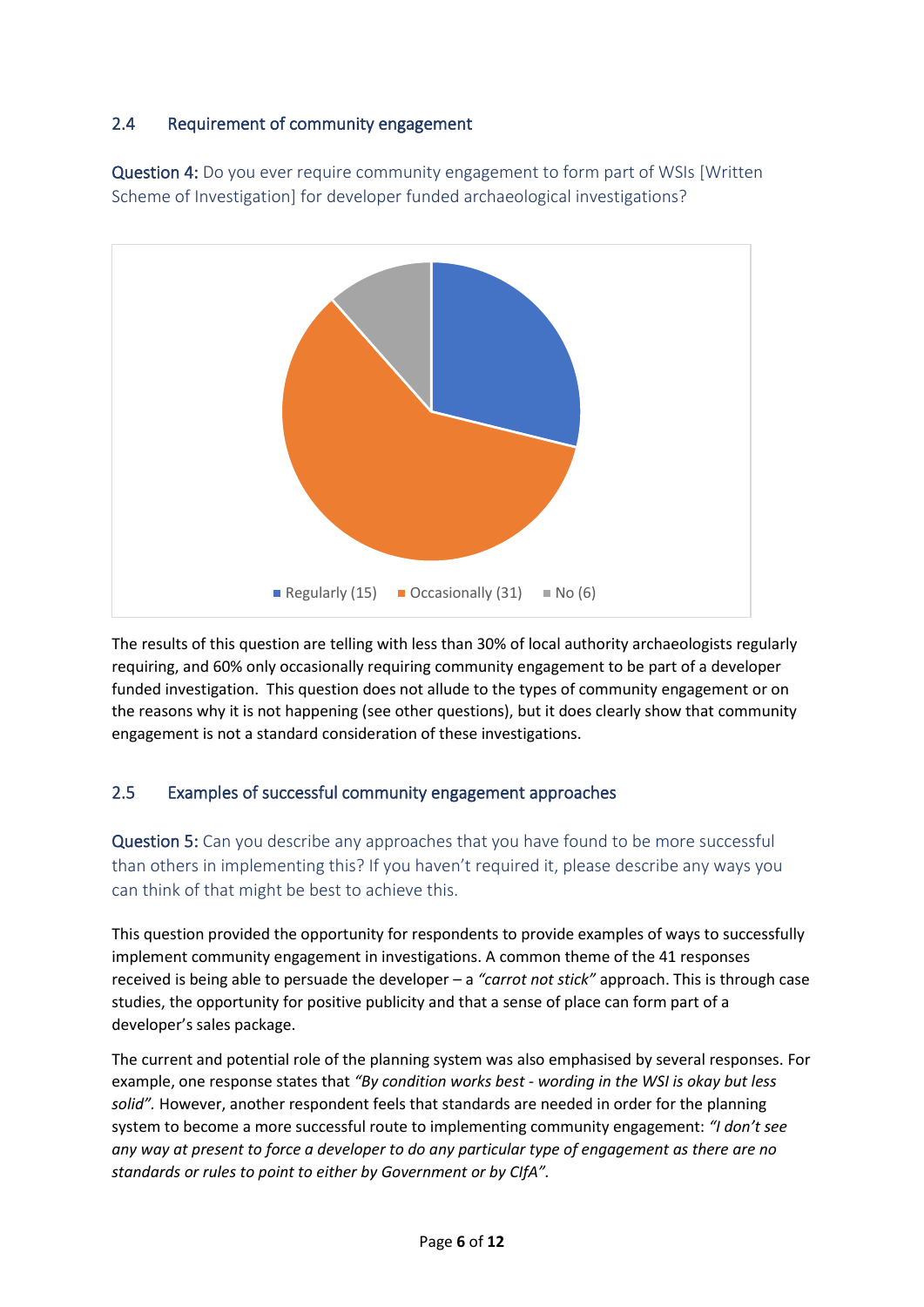Several suggestions of alternative avenues to explore were made, including:

*"By lessening the focus on traditional forms of engagement e.g. interpretation boards, open days and increasing the focus on inexpensive but effective social media (which also avoids H&S issues around open days)."*

*"Having more policy/ CIfA backing would help encourage this as a valuable part of contract and should be scaled based on what's appropriate to a scheme"*

*"more information to heritage champions on breaking down the siloes of archaeology and how it links across to other activities and engagement generally."*

#### 2.6 Factors influencing community engagement

Question 6: How do you, or how would you, decide whether or not to include community engagement as part of a developer-based contract? What factors (would) weigh into your decision to include it?

Responses focus heavily on the certainty and nature of the archaeology or heritage assets ("*it has to be significant and interesting enough to justify"*), along with the fieldwork and development's size, location, H&S constraints, profile, timescales and private or public funding source. The level of existing local interest is raised several times, along with the comment that, *"where the development proposal was very controversial… it became clear community engagement was essential".* How receptive the developer may be to community engagement, and the archaeological contractor's experience, also factor into some decision making.

A small number of LPAs require community engagement to be considered in all projects, but this raises the question of what level of engagement is proportionate to a development programme. It is generally accepted that excavations of regionally or nationally significant archaeology nearer to a sizeable population (i.e., a large potential audience for engagement) warrant some degree of community engagement. However, for evaluations, locally significant heritage assets (or projects with an unknown potential) and fieldwork in more rural areas it is often considered that community engagement would not be appropriate or proportionate. It is notable that only one respondent raises the intrinsic value of community engagement as providing a benefit to communities rather than just as a way of furthering the awareness of significant archaeology.

The challenges facing LPAs were also highlighted:

*"We have no input to the contract between commercial units and clients - that is part of the problem. We can only discuss and agree what goes into the WSI for a commercial project - but by that stage the unit is usually already appointed and will have agree a price etc. So, they may be happy to include something in the WSI that it will actually be very hard to get them to deliver."*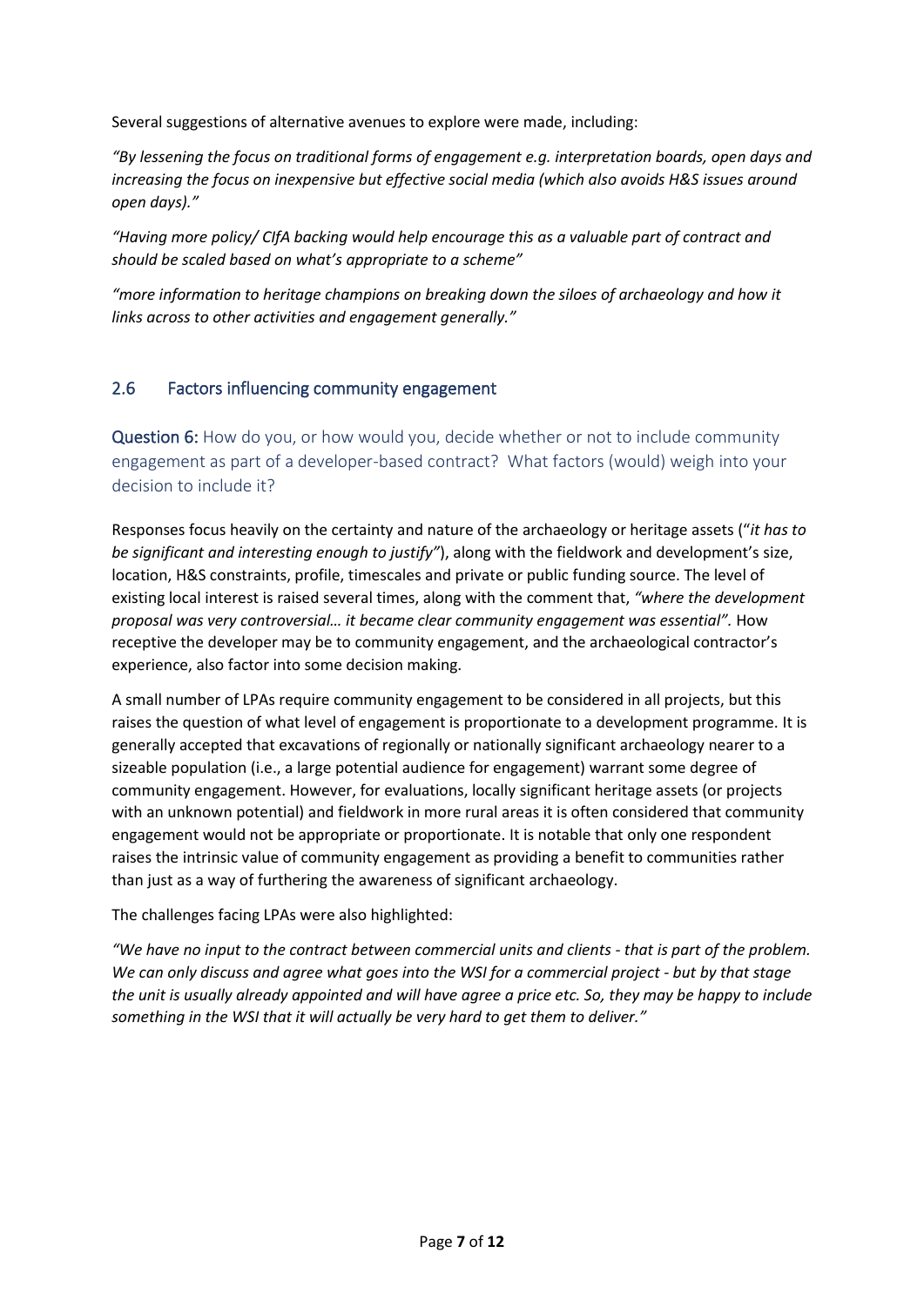# 2.7 Impact of planning process stage on community engagement

Question 7: Does the planning process stage that a project is at affect whether or how you require community engagement? If yes, please explain how your decision and/ or approach is affected.



60% of the respondents to this question feel that planning stages do affect whether or how they require community engagement. However, of these, opinions are divided over which planning stages are most appropriate. Whilst some feel that pre-determination is often an inappropriate stage at which to raise community engagement - due to confidentiality, short timescales, and uncertainty around the nature of heritage assets present, – others argue that it can be better to introduce the idea of public engagement earlier on:

*"generally I try to get public engagement points made in pre-application discussions as part of the general encouragement to engage an archaeologist."* 

*"Better to start discussions early and get the principle of community engagement enshrined in planning documentation (i.e. WSI)."*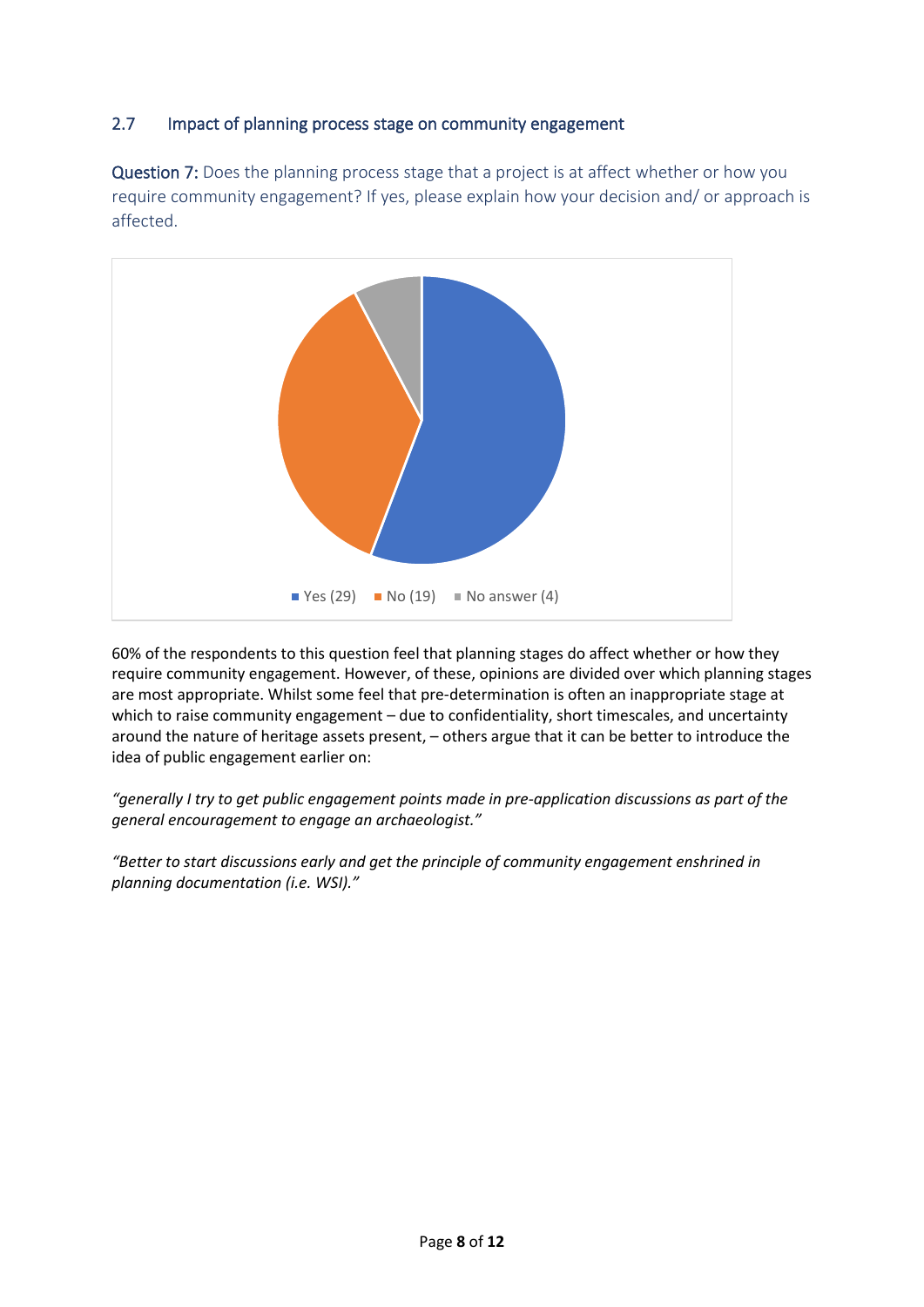# 2.8 Targeting community engagement

Question 8: If/ when you stipulate community engagement in a development programme, do you specify whether the engagement should be targeted to any groups in particular? If so, how do you decide who to target, and why?



Just under 70% of respondents do not specify whether the engagement should be targeted at any specific groups. However, where target groups are specified or suggested, it is most often a local school or society, unless the site has clear links to a particular community (e.g., within a Jewish Quarter or industry where there remains a community with strong connections). However, one described approach aims to *"engage people other than the converted".* 

The need for decisions to be made on a case-by-case basis is also raised, along with the view that *"the sector needs to get better at understanding audiences"*. This point is exemplified by the fact that only one respondent requires archaeological companies to research potential audiences prior to the engagement work – *"I ask units to do audience development and identify relevant groups."*

However, there is also a cautionary note about discrimination:

*"I believe that this should be non-prescriptive as it would result in discrimination. it is our collective heritage, and all should be able to engage."*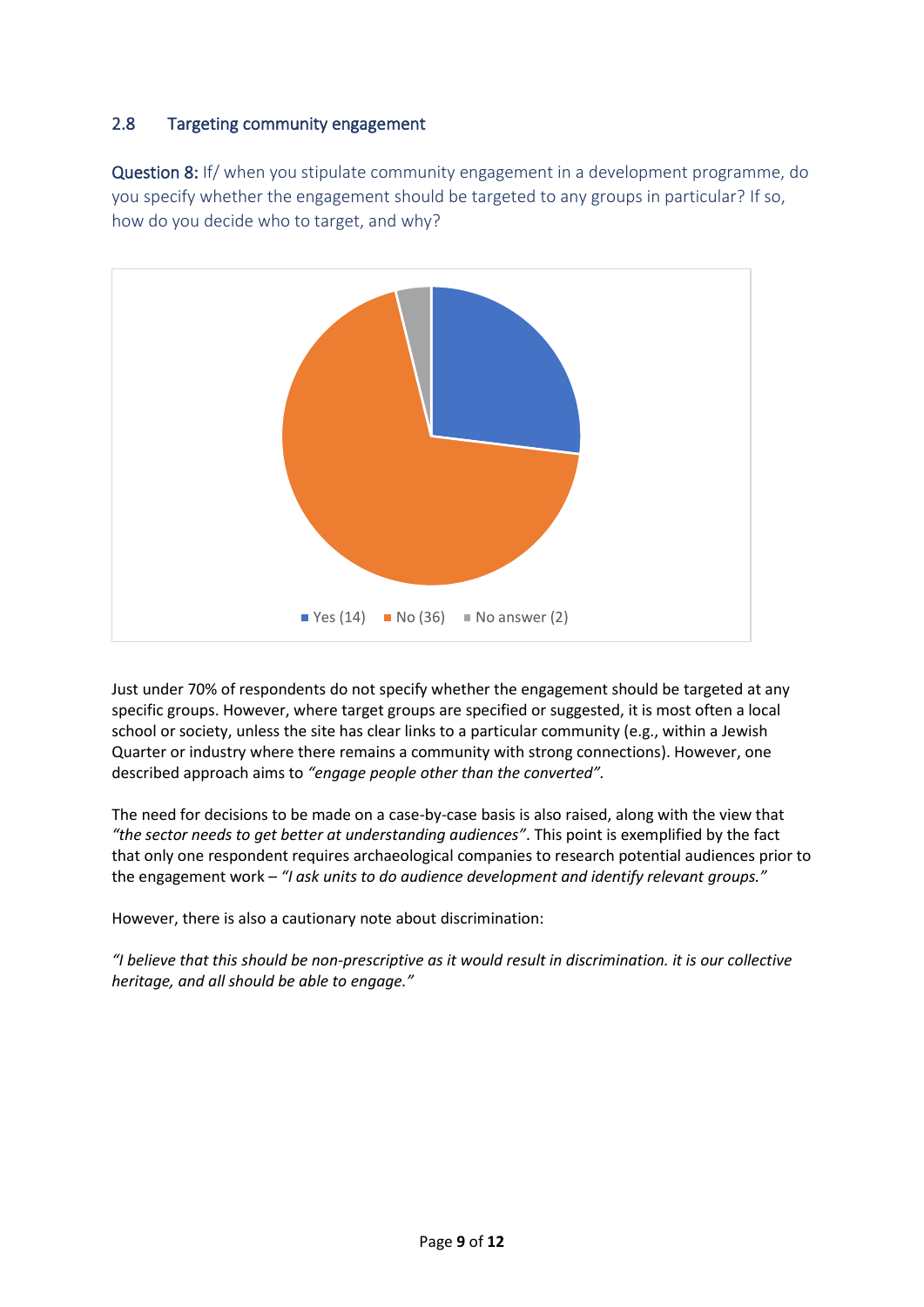# 2.9 Evaluation of community engagement

Question 9: If/ when you stipulate community engagement in a development programme, do you also require that it is evaluated? If so, how do you use the evaluation results?



Just under 80% of the respondents replied that they do not require evaluation of the community engagement work that is undertaken.

19 additional comments were received that covered different aspects of this question. Comments highlighted the importance of evaluation to improve engagement for future work. The method of data collection also varied – which was often informally collected or collected through questionnaires and feedback.

However, it was made clear in various comments that there is only a requirement to demonstrate that engagement work has been done. Several reasons are given for this within the responses:

- Uncertainty about how engagement work could be evaluated.
- That evaluation wouldn't be appropriate within the context of developer-funded projects.

*"I don't see how it would be possible to justify the additional cost of an evaluation. As it would presumably be used to inform future projects elsewhere it wouldn't meet the 6 tests on planning conditions, as it doesn't relate to the development. Of course it would be a good idea for units to evaluate it, and for curators to keep figures on numbers of people engaged etc, but I think this would need to be done at our own expense as it would be for our benefit not the developers, particularly if you wanted to do collect and analyse detailed feedback forms as well."*

• *"This is beyond the requirements of the role"*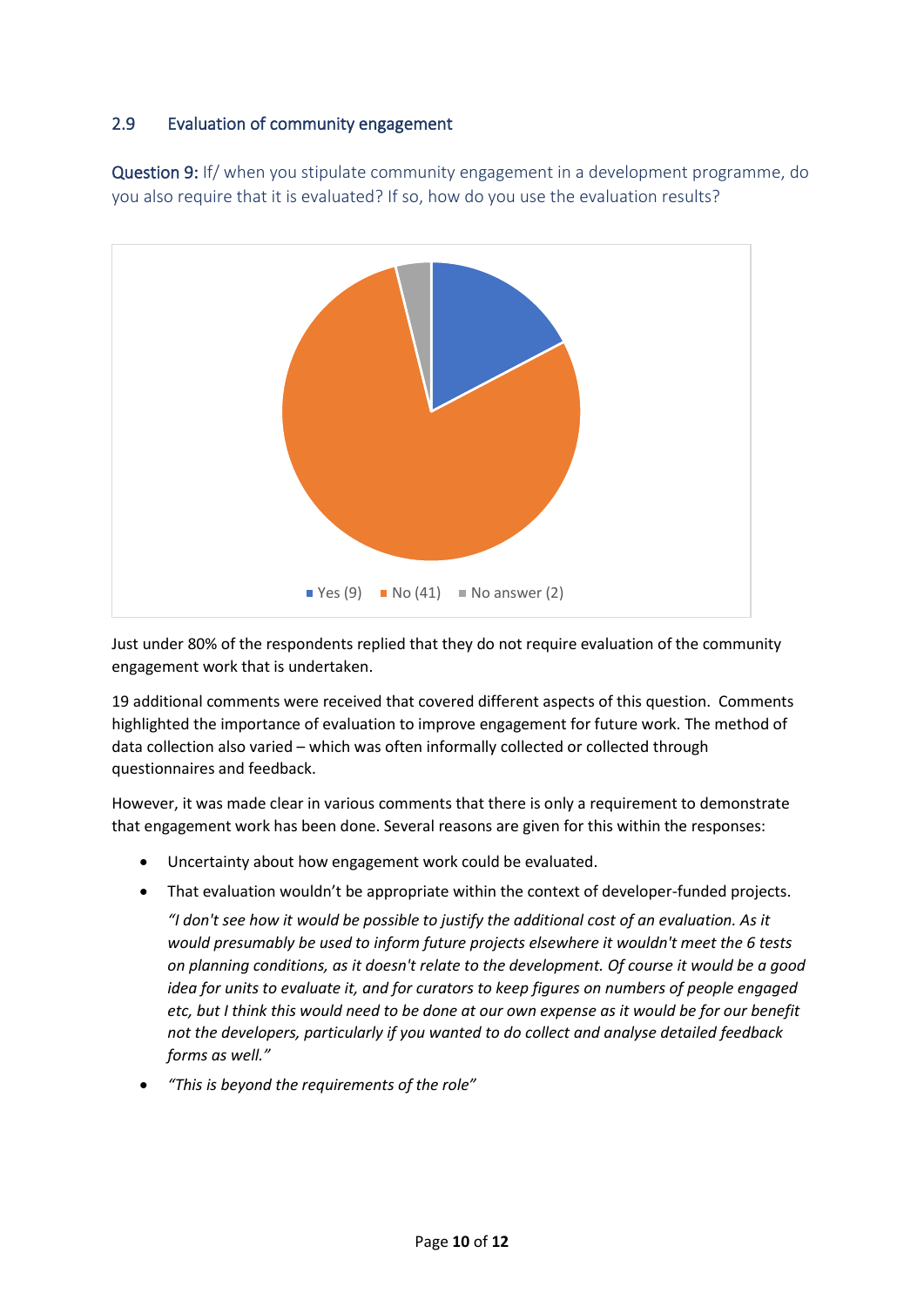The lack of evaluation of community engagement is a concern as it is standard practice in the cultural heritage sector. It may be that it is considered to be outside the quality assurance processes that are embedded in standard archaeological practices (excavation and post excavation) or that it is just not considered to be an important aspect of the process – as long as some outreach is undertaken. The responses on the uncertainty of evaluation practices and on who should do this, could be covered in learning resources and training.

# Conclusion and Next Steps

The survey has highlighted a number of issues associated with the implementation of community engagement activities in development-led investigations. These can be grouped into the following areas:

#### **1 Lack of awareness of the range and variety of potential engagement activities**

There is a lack of awareness of the wide range and variety of community engagement activities that could be carried out. The usual practice is restricted to more traditional activities, such as site visits and talks. Often these are undertaken in a direct "top down" way rather than as a more audience driven two-way process. There is also a common perception that community engagement needs to happen during the fieldwork stage and preferably involve access to the site itself.

## **2 Uncertainty of what engagement option to choose and whether it is proportionate to the works being undertaken**

The concern was expressed around what type or extent of community engagement is proportionate to the intervention being undertaken - how do you judge what is proportionate or reasonable?

## **3 Perceived barriers to implementing community engagement projects**

A number of barriers were identified, including uncertainty of developer funding and restrictions on undertaking activities. The latter included H&S, planning stages of activities, time restraints, skills and staffing availability. There is a need to address these barriers and showcase how engagement activities can be undertaken.

## **4 A lack of clear information or guidance to facilitate the implementation of community engagement in development-led investigations**

A number of the issues highlighted can be addressed through the development of training or support resources that would benefit not just local planning authority archaeologists, but also the contractors delivering these public engagement activities. These resources – webpages, standards and guidance and training – could cover a number of different areas, some of which are highlighted below:

- Explore what level of community engagement is 'proportionate' to the works being undertaken and provide examples of this as case studies.
- Understand better social value and how archaeologists can contribute to its delivery.